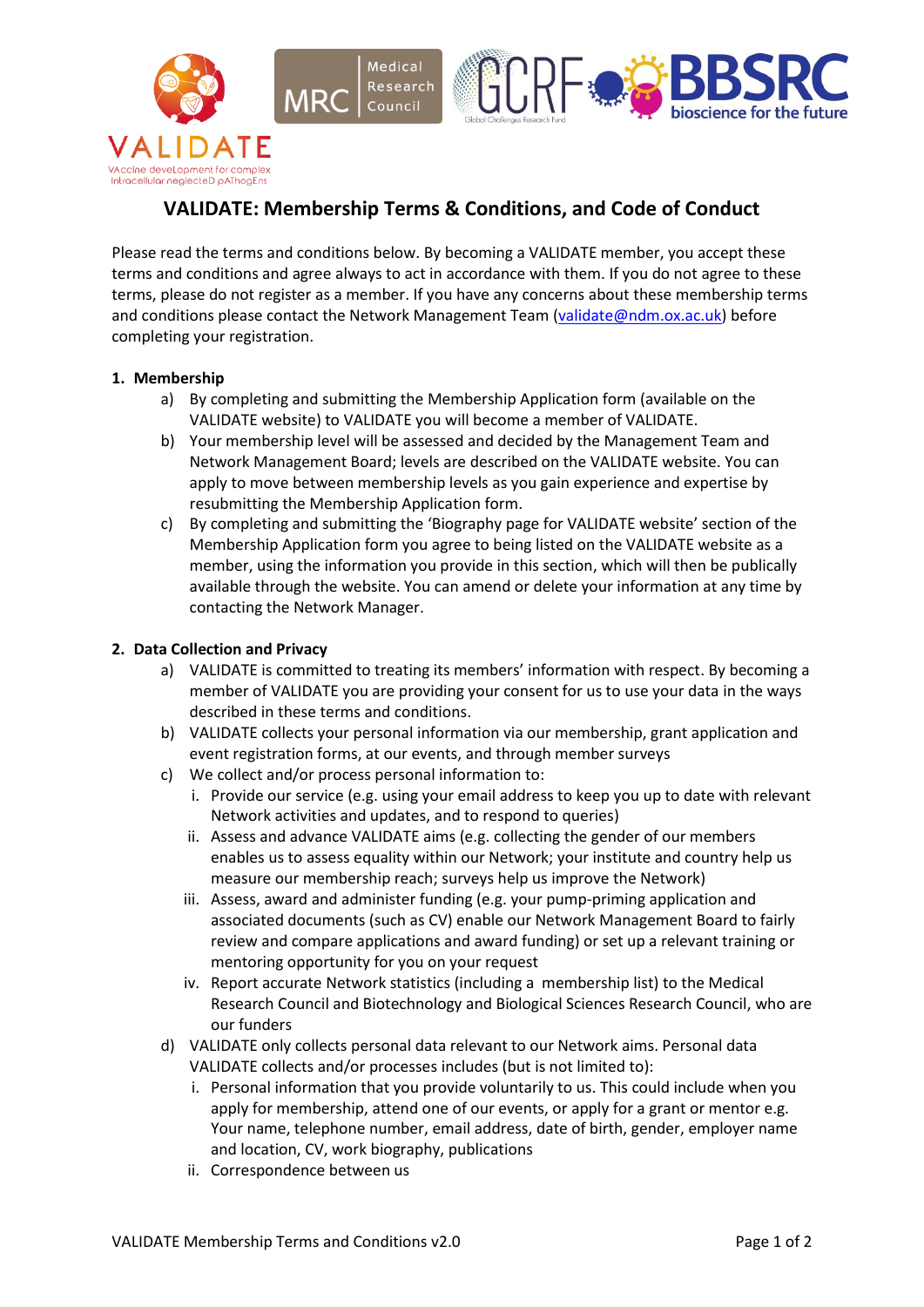- iii. Photographs
- iv. Information about your use of our website e.g. pages viewed, location data
- e) VALIDATE may share your data with third parties, such as service providers (e.g. giving a delegates list to an event venue) and funding bodies (e.g. MRC, BBSRC) where there is a business need to know. We require third parties to respect the security of your data and treat it in accordance with the law.
- f) You can request details of the personal information we hold about you by contacting our Network Manager.
- g) It is the individual member's responsibility to ensure your information is up to date and to inform the Network Manager of any changes. If you wish to amend your personal information you can do so at any time by contacting the Network Manager.
- h) You can unsubscribe from the VALIDATE mailing list, and/or terminate your VALIDATE membership at any time by contacting the Network Manager.
- i) If the email address you provide during the registration process becomes invalid and emails sent to you by the Network Manager result in a Delivery Notification Status (failure) response, your membership will be considered to have lapsed and your details will be deleted from the directory of members.
- j) In choosing to submit your personal data, you understand and agree that this data will be:
	- i. Collected for the purpose of furthering the VALIDATE aims
	- ii. Stored locally on a secure University of Oxford server and used by the Management Team to keep you up to date by email with relevant Network activities and updates
	- iii. Collected and processed in accordance with the Data Protection Act 1998 [\(http://ico.org.uk\)](http://ico.org.uk/) & GDPR (2018)
	- iv. Protected from unauthorised use and kept in a secure manner either electronically or on manual records in accordance with the University of Oxford data protection and information security policies
- k) You have the right to withdraw your consent to VALIDATE holding your personal information at any time, and request the erasure of all personal data held by us (with the exception of when our lawful purposes for using the information requires retention). If you would like to remove your details from our records please contact our Network Manager.
- l) All personal information will be held until 7 years after the end of the VALIDATE Network, in order to satisfy any legal, accounting and reporting requirements.
- m) If you are unhappy with the way we have processed your personal data you have the right to complain to the Information Commissioner's Office at [casework@ico.org.uk](mailto:casework@ico.org.uk) but we ask that you raise the issue with University of Oxford's Data Protection Officer first.

#### **3. Member's conduct**

- a) Members of VALIDATE are expected to comport themselves in accordance with the general principles of good research practices, having:
	- i. Reliability in ensuring the quality of research, reflected in the design, the methodology, the analysis and the use of resources
	- ii. Honesty in developing, undertaking, reviewing, reporting and communicating research in a transparent, fair, full and unbiased way
	- iii. Respect for colleagues, research participants, society, ecosystems, cultural heritage and the environment
	- iv. Accountability for the research from idea to publication, for its management and organisation, for training, supervision and mentoring, and for its wider impacts
- b) Members agree to treat all other VALIDATE members, no matter their level of seniority or membership level within VALIDATE, with respect and courtesy.